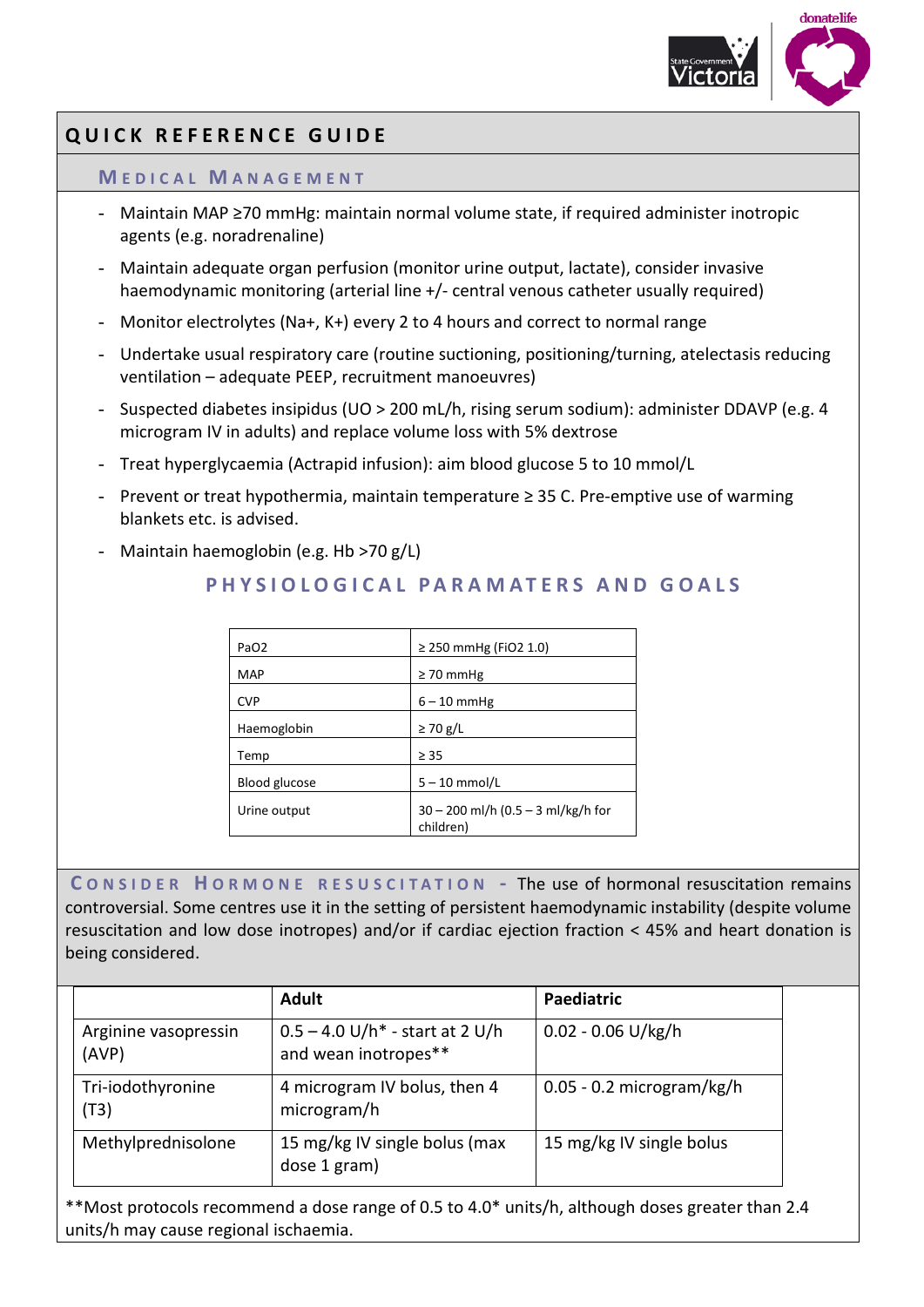

### **IV PREPARATIONS:**

**T3** (20 microgram) reconstitute with water for injection to 1 mcg/ml solution. **AVP** (20 units/1ml) reconstitute with 40mls 5% dextrose to make 0.5 U/ml solution. **Methylprednisolone** (500mg – 1gm vials) reconstitute with water for injection. Doses up to 250 mg should be given over a period of at least 5 minutes and doses greater than 250 mg should be given over at least 30 minutes.

## **O RGAN SPECIFIC OPTIMI SATION**

### **R ESPIRATORY**

- Chest x-ray post declaration of brain death.
- Careful respiratory management including regular suctioning, positioning and turning.
- Lung protective ventilation ventilator techniques that reduce atelectasis (adequate PEEP 5 10  $cm/H<sub>2</sub>0$ , Vt  $6 - 8$  ml/kg).
- Consider lung recruitment manoeuvre/s refer to lung recruitment protocol (SP, HO, JS 2013)
- Avoid fluid overload maintain low to normal volume state.
- Consider Alfred lung donor referral summary and requirement for CT chest.
- Consider methylprednisolone (15mg/kg dose) maximum dose 1 gm. D/W lung transplant unit.
- Routine broad spectrum antibiotic preference Tazocin 4.5 grams 8 hourly.
- Arrange bronchoscopy (in collaboration with accepting lung team). Ensure bronchoscopy equipment available prior to arrival of respiratory transplant physician. If retrieving team unable to perform the bronchoscopy, and local medical staff can facilitate; provide them with a 'DLV lung donor bronchoscopy guide' to enable recommended reporting of findings including anatomy.
- Send BAL for Fungi, MC&S, AFB for processing at the donor hospital.

### **CARDIOVASCULAR**

- Request ECG and transthoracic echo following declaration of brain death if being considered for heart donation.
- Review intravascular fluid status and correct hypovolaemia with fluid boluses.
- Consider Vasopressin (0.5 2 units/hour) where inotropes required; wean or stop catecholamine pressors as able.
- Commence Tri-iothyronine (T3) at 4 microgram /hour (following 4 microgram bolus) if requested by the heart transplant unit or if the donor has significant haemodynamic instability (D/w treating Intensivist and/or DLV medical consultant).

#### **FLUIDS AND METABOLIC MANAGEMENT**

- Review fluid administration. IV crystalloid maintenance infusion (or NG water) to maintain Na+ <150mmol.
- Start Actrapid insulin infusion to maintain tight blood glucose control 5 10mmol/L.
- Continue NG feeding.
- If diabetes insipidus suspected (e.g.  $UO > 200$  mL/h in adult or  $> 3$ ml/kg/h in child, with rising serum sodium) – administer DDAVP or vasopressin early. DDAVP 4 mcg (paeds 0.25 – 2 mcg) IV every 2 – -6 hrs (or as required). Replace volume loss with IV 5% dextrose (or sterile water via CVC if persistent hyperglycaemia).